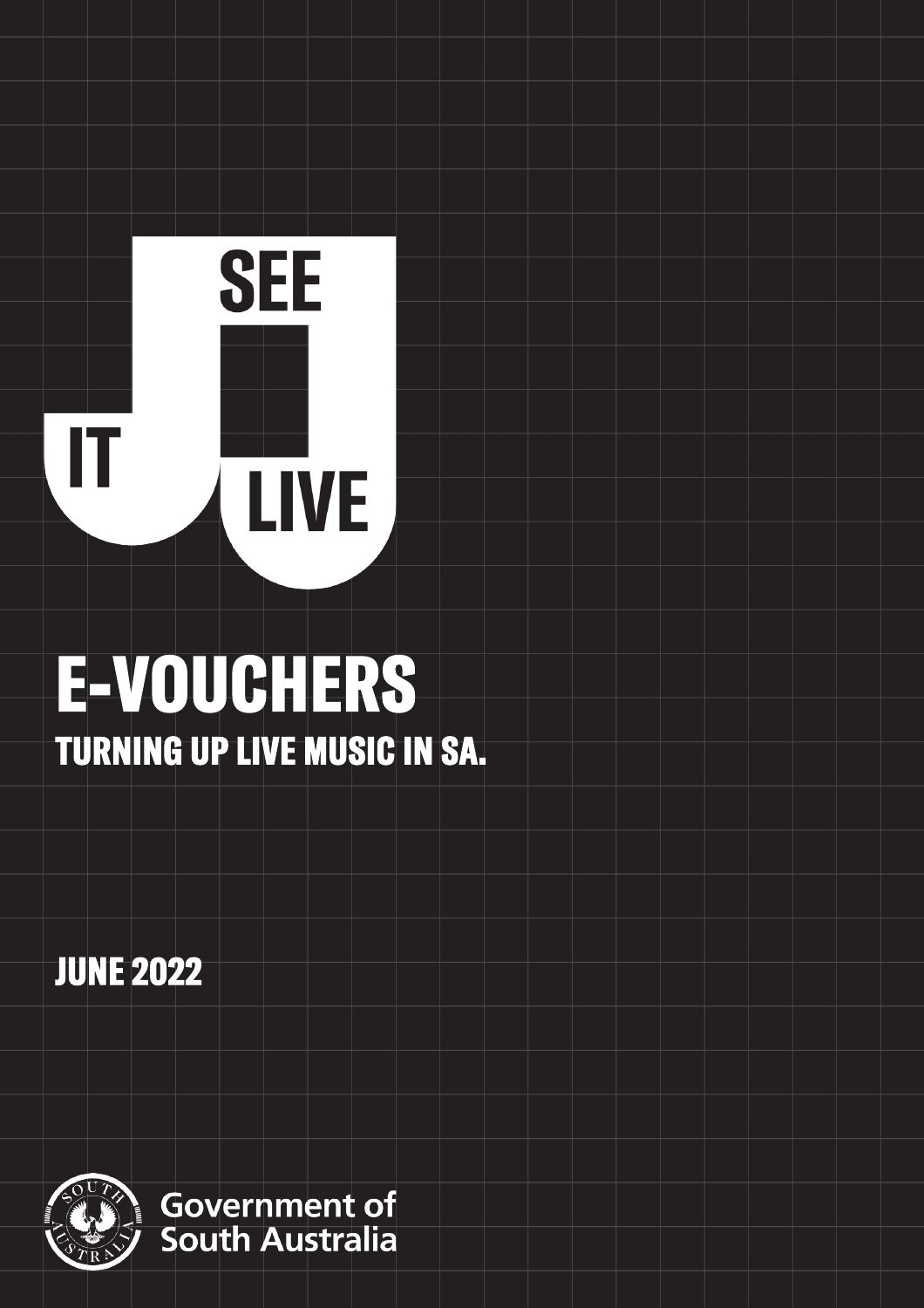# The Program

The *See it LIVE* **e-vouchers** program is provided by the South Australian Government through a \$10 million See It LIVE package to revive the state's live music industry and stimulate activity as it emerges from COVID-19.

The *See it LIVE* **e-vouchers** offer a total of **\$2 million** through the delivery of **5000**, **\$400 e-vouchers** to get live music acts back into pubs, clubs, small bars, restaurants, cafes, and other smaller venues. This will not only benefit the hospitality sector which has done it so tough during the pandemic, but also local musicians who will be engaged by these venues to perform.

*See it LIVE* **e-vouchers** will be available to South Australian-based hospitality and music venues that host, or intend to host, **any genre** of live music to support the costs of engaging **South Australian musicians**.

# Key Dates

#### **Venue Registration Period 19 June – 19 July 2022**:

Venues are invited to register for an e-voucher through [an online portal.](https://mybusiness.smartygrants.com.au/) No further registrations will be permitted after 19 July 2022.

#### **Activity Redemption Period 19 July – 31 October 2022:**

Venues will be able to redeem their voucher during the Activity Redemption Period for Eligible Expenditure incurred during the Activity Redemption Period.

# **Definitions**

**Eligible Activity** refers to the engagement of South Australian musicians in live public performances.

**Eligible Expenditure** refers to expenditure defined as eligible as per these Guidelines and incurred during the Activity Redemption Period.

**Eligible Venue** refers to a venue that meets the Eligibility Criteria as per these Guidelines.

**Voucher** refers to the e-voucher with the value of \$400 ex GST received by Eligible Venues for use on Eligible Expenditure.

# Eligibility Criteria

### Venues must meet all the following eligibility criteria:

- Venues must be in **South Australia** and may include dedicated music venues, pubs, clubs, small bars, restaurants, cafes and other smaller venues.
- Venues must hold an active Australia Business Number (**ABN**) or Australian Company Number (**ACN**)**.**
- Venues with **overdue funding acquittals** with the South Australian Government (e.g. through a Music Development Office (MDO) or other previous grant): if you are successful in registering for an e-voucher in this program you will not eligible to receive funding until your overdue acquittal is approved. If you have any questions regarding the status of an acquittal for a previous MDO grant, please contact the MDO Grant Hotline on 08 7320 3309 or use the [Webform.](https://business.sa.gov.au/live-music/contact)
- Venues who participate in the *See it LIVE* e-voucher program may also apply for other funding opportunities through the broader \$10 million package at the same time (e.g. *See It LIVE* Event grants, Venue Improvement grants). *See it LIVE* e-voucher participants may also apply in othe[r MDO grant](https://mdo.sa.gov.au/)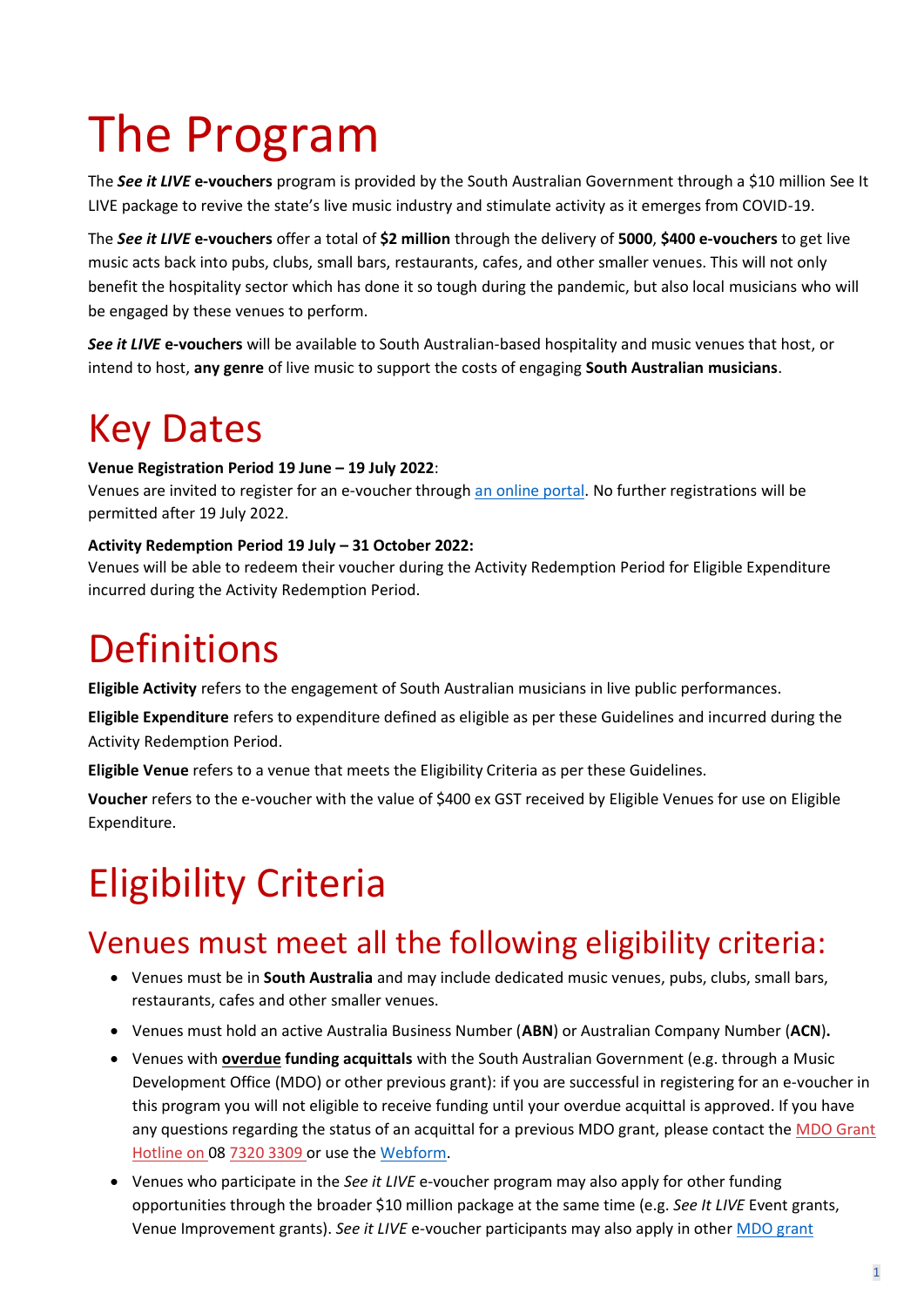# Eligible Expenditure

Vouchers must **only** be used for fees incurred and paid to **South Australian musicians in live public performances**  at the Eligible Venue during the Activity Redemption Period**.** All other expenses are ineligible.

*See it LIVE* e-vouchers cannot be applied to musician fees which are already covered through other sources (e.g. grants, rebates, sponsorship).

South Australian musicians booked by venues for this e-voucher program must hold a current ABN. Venues must provide the musician(s) ABN as part of the evidence required to redeem a voucher.

# The e-voucher reimbursement process

- 1. Eligible Venues will have the opportunity to register for **one voucher** per round (note further rounds are to be confirmed). If a voucher is not redeemed during the Activity Redemption Period for a round, it will expire.
- 2. Eligible Venues that have registered during the Venue Registration Period will be provided with a unique voucher code to be used to redeem the voucher for Eligible Activity.
- 3. Eligible Venues will need to engage the musician(s) and conduct the activity (or activities) within the Activity Redemption Period.
- 4. Voucher payments will be made **by reimbursement,** to be redeemed once the Eligible Venue has paid a musician (or musicians) a minimum of \$400 for live music activity (or activities) during the Activity Redemption Period.
- 5. Eligible Venues are required to confirm that they have already paid a musician (or musicians) before being reimbursed \$400.
- 6. Evidence of all Eligible Activity to the value of \$400 must be uploaded within the one redemption process during the Activity Redemption Period using the unique voucher code.
- 7. Evidence of the Eligible Activity is the invoice (or invoices) provided by the musician(s) to the Eligible Venue. These must all be submitted at the same time during a single redemption.
- 8. As part of the redemption process through the online portal, Eligible Venues will be required to make a declaration that the activity has taken place during the Activity Redemption Period to trigger the \$400 payment to the Eligible Venue.
- 9. Additional rounds of the program will open if fewer than 5000 vouchers are redeemed within the Activity Redemption Period.

## Important policies and protocols

#### Protocols for working with children in art

If the project involves employing any person under 18 years, with or without financial compensation, or the exhibition or distribution of depiction of any persons aged under 18 years then:

- you must comply with the South Australian Government's *Protocols for working with children in art* and any relevant laws that apply in South Australia. This may include obtaining parental consents, statements from other artists and classifications, copies of which you must provide to the Department on request; and
- you must also certify compliance with this clause in your Acquittal Report.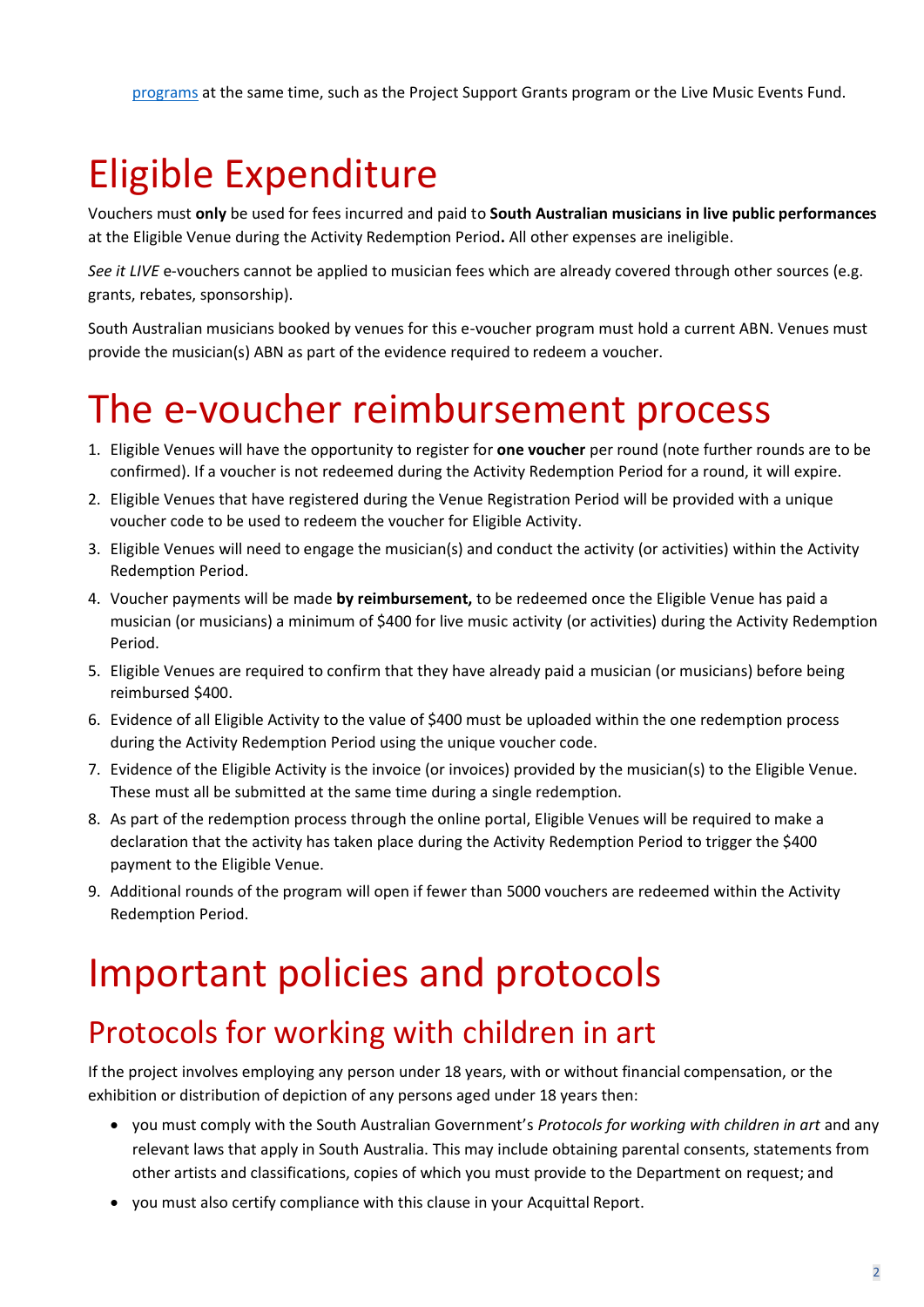## Child safe policies

Organisations providing cultural, entertainment or party services wholly or partly for children must provide a child safe environment.

As part of its obligation to establish and maintain a child safe environment, an organisation must:

- have in place [child safe policies](https://dhs.sa.gov.au/services/community-and-family-services/child-safe-environments/creating-child-safe-environments/developing-a-child-safe-policy) and procedures
- ensure [child-related employment screening](https://screening.sa.gov.au/types-of-check/child-related-employment) is undertaken for positions prescribed inthe *Children's Protection Act 1993*
- lodge a [Child Safe Environments Compliance Statement w](https://dhs.sa.gov.au/services/community-and-family-services/child-safe-environments/lodging-a-child-safe-environments-compliance-statement)ith the Department for Education.

### Respectful behaviours

The safety and wellbeing of everyone working in, and engaging with, the South Australian arts and cultural sector is of paramount importance. The MDO is committed to a zero-tolerance approach to all forms of victimisation, bullying and harassment, including sexual harassment. It is a condition of all MDO funding and grants that recipients must adopt and implement a respectful behaviours policy and procedure. Further information about respectful behaviours, and resources to assist you to develop a policy and procedure for your organisation or project, are available [here.](https://www.dpc.sa.gov.au/responsibilities/arts-and-culture/grants/guidelines)

### Aboriginal and Torres Strait Islander (ATSI) protocols

The MDO endeavours to work with artists and organisations to ensure respect and acknowledgement for Aboriginal and Torres Strait Islander peoples and cultures at every stage of a project's development. For more information on ATSI protocols click [here.](https://www.dpc.sa.gov.au/responsibilities/arts-and-culture/grants/guidelines/aboriginal-and-torres-strait-islander-protocols)

### Information privacy

The MDO collects personal information as reasonably necessary for the purposes and functions of:

- administering our grants and funding program
- keeping you informed about relevant upcoming events, grants funding initiatives and outcomes, our services, special events or client feedback surveys as well as our activities in general
- improving our websites and other services.

The MDO complies with the South Australian Government's Information Privacy Principles Instruction (*Department of the Premier and Cabinet Circular PC012*) when dealing with all personal information. The information you provide in your registration may be used by the MDO for:

- providing to peer assessors for processing and assessing your registration
- verifying other funding income for your project the MDO may provide information to other agencies nominated in your registration
- processing, paying, and administering your grant
- reviewing and evaluating our funding programs, strategies, plans and services we may contact you for this purpose
- training, systems testing and process improvement including compiling statistics and reports.

The information you submit to us in your registration is treated as confidential if it is identified by you as confidential (except for details that may be included as "published details"). Any information contained in, or relating to, a registration, including information identified by an applicant as confidential information for the